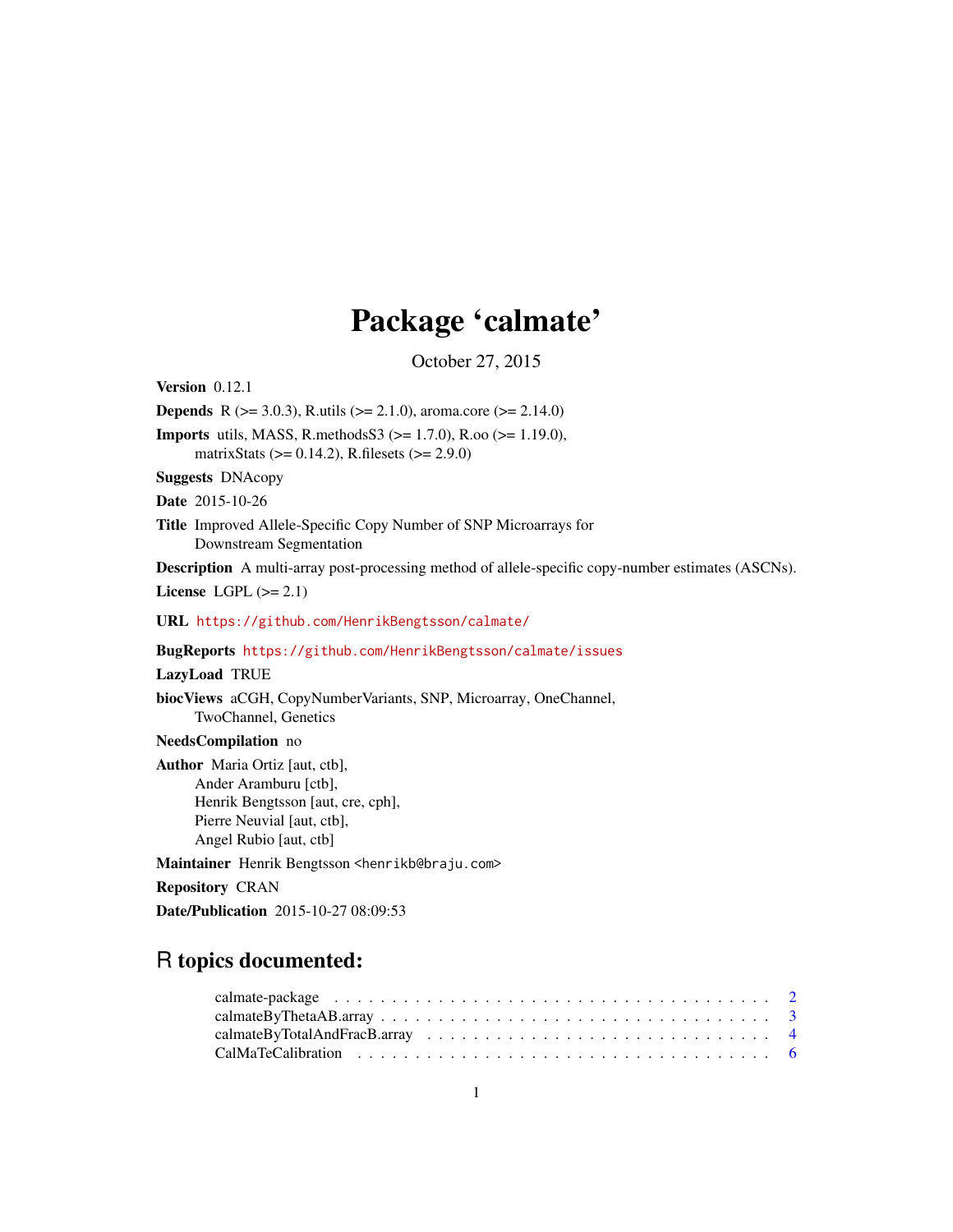<span id="page-1-0"></span>calmate-package *Package calmate*

#### Description

A multi-array post-processing method of allele-specific copy-number estimates (ASCNs).

#### Requirements

This package depends on a set of packages that are all available via CRAN. It has been tested and verified to run on all common operating systems on which R runs, including Linux, Windows and OSX.

#### Installation and updates

To install this package, do install.packages("calmate").

#### To get started

- 1. To process SNP and non-polymorphic signals, see [calmateByTotalAndFracB](#page-3-1)(). If you are working solely with SNP signals, [calmateByThetaAB](#page-2-1)() is also available, but we recommend the former.
- 2. For processing data in the aroma framework, see [CalMaTeCalibration](#page-5-1).

#### How to cite

Please cite [1] when using CalMaTe.

#### License

 $LGPL$  ( $>= 2.1$ ).

#### Author(s)

Maria Ortiz [aut, ctb], Ander Aramburu [ctb], Henrik Bengtsson [aut, cre, cph], Pierre Neuvial [aut, ctb], Angel Rubio [aut, ctb].

#### References

[1] M. Ortiz-Estevez, A. Aramburu, H. Bengtsson, P. Neuvial and A. Rubio, *CalMaTe: A method and software to improve allele-specific copy number of SNP arrays for downstream segmentation*, Bioinformatics, 2012 [PMC3381965].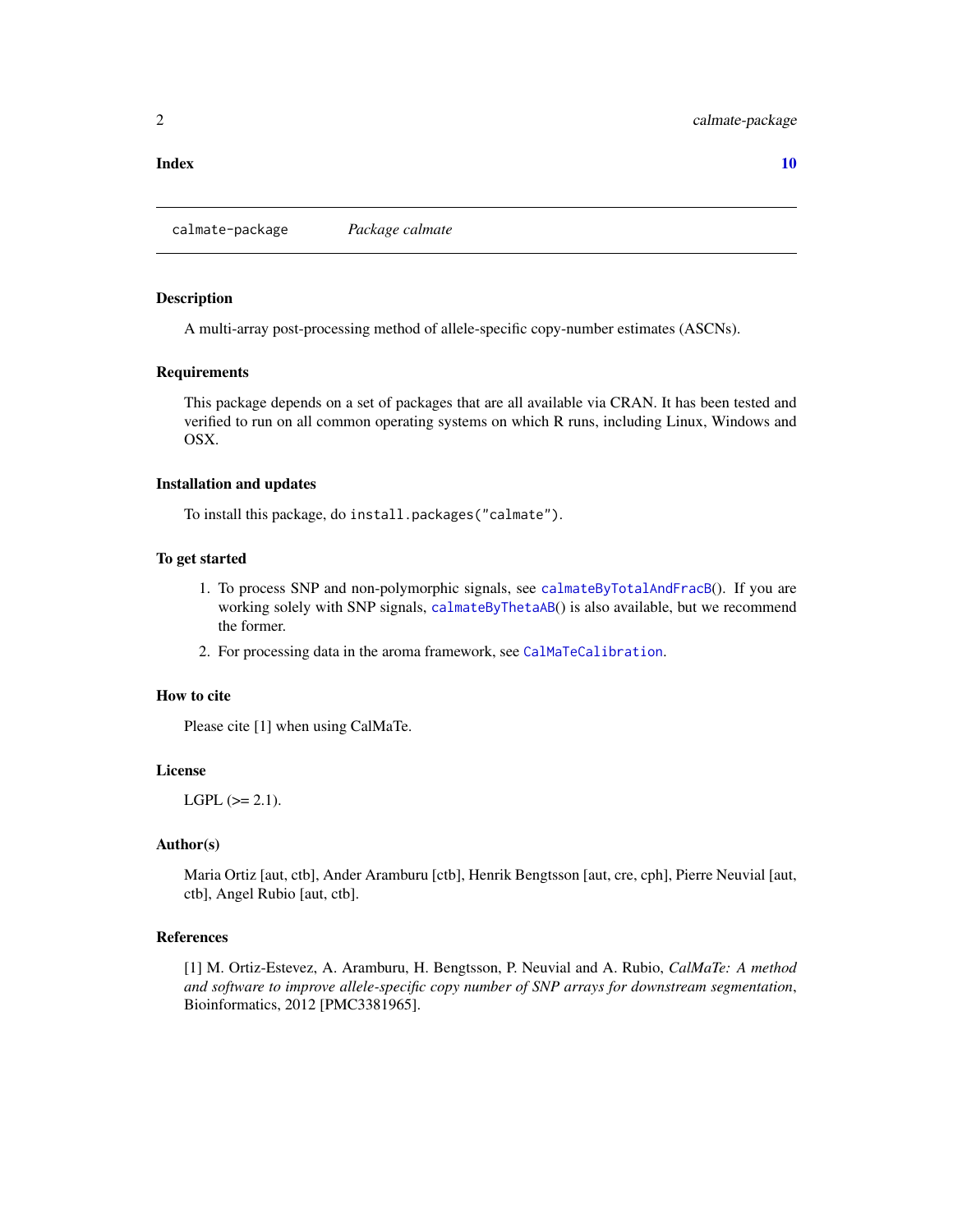<span id="page-2-0"></span>calmateByThetaAB.array

*Normalize allele-specific copy numbers (CA,CB)*

#### <span id="page-2-1"></span>Description

Normalize allele-specific copy numbers (CA,CB).

#### Usage

```
## S3 method for class 'array'
calmateByThetaAB(data, references=NULL, ..., truncate=FALSE, refAvgFcn=NULL,
  flavor=c("v2", "v1"), verbose=FALSE)
```
#### Arguments

| data       | An Jx2xI numeric array, where J is the number of SNPs, 2 is the number of<br>alleles, and I is the number of samples.                                                                                                                                                                                                                                                                       |
|------------|---------------------------------------------------------------------------------------------------------------------------------------------------------------------------------------------------------------------------------------------------------------------------------------------------------------------------------------------------------------------------------------------|
| references | An index vector in [1,I] or a logical vector of length I specifying which<br>samples are used when calculating the reference signals. If NULL, all samples<br>are used. At least 3 samples.                                                                                                                                                                                                 |
| $\ddots$   | Additional arguments passed to the internal fit function fitCalMaTeInternal.                                                                                                                                                                                                                                                                                                                |
| truncate   | If TRUE, final ASCNs are forced to be non-negative while preserving the total<br>CN <sub>s</sub> .                                                                                                                                                                                                                                                                                          |
| refAvgFcn  | (optional) A function that takes a JxI numeric matrix an argument na. rm and<br>returns a numeric vector of length J. It should calculate some type of average<br>for each of the J rows, e.g. rowMedians. If specified, then the total copy numbers<br>of the calibrated ASCNs are standardized toward (twice) the average of the total<br>copy numbers of the calibrated reference ASCNs. |
| flavor     | A character string specifying which flavor of the CalMaTe algorithm to use<br>for fitting the model.                                                                                                                                                                                                                                                                                        |
| verbose    | See Verbose.                                                                                                                                                                                                                                                                                                                                                                                |

#### Value

Returns an Jx2xI [numeric](#page-0-0) [array](#page-0-0) with the same dimension names as argument data.

#### Flavors

For backward compatibility, we try to keep all major versions of the CalMaTe algorithm available. Older versions can be used by specifying argument flavor. The default flavor is v2. For more information about the different flavors, see [fitCalMaTeInternal](#page-0-0).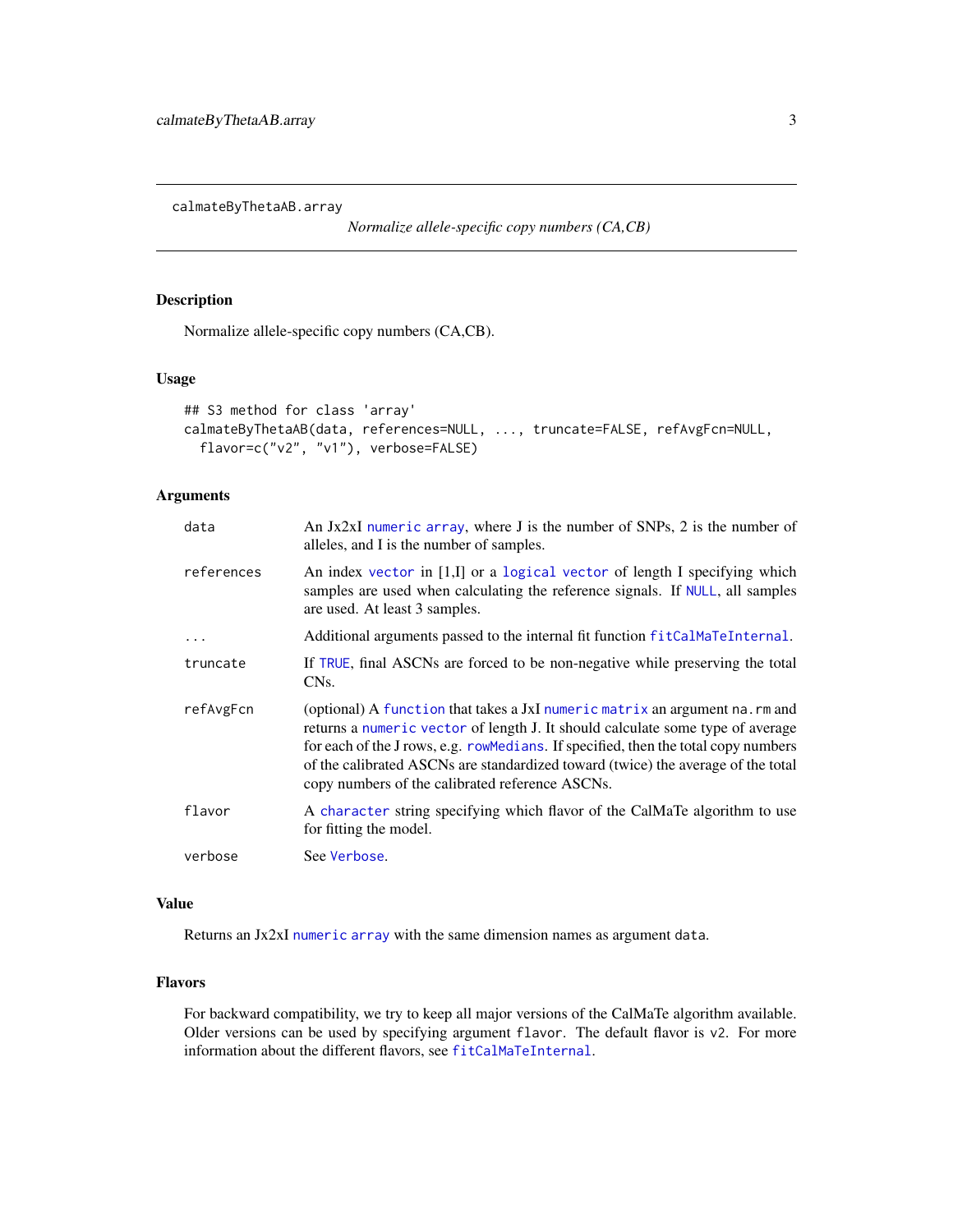#### <span id="page-3-0"></span>References

[1] M. Ortiz-Estevez, A. Aramburu, H. Bengtsson, P. Neuvial and A. Rubio, *CalMaTe: A method and software to improve allele-specific copy number of SNP arrays for downstream segmentation*, Bioinformatics, 2012 [PMC3381965].

#### See Also

To calibrate (total,fracB) data, see [\\*calmateByTotalAndFracB\(](#page-0-0)). We strongly recommend to always work with (total,fracB) data instead of (CA,CB) data, because it is much more general.

For further information on the internal fit functions, see [fitCalMaTeInternal](#page-0-0).

#### Examples

```
# Load example (thetaA,thetaB) signals
path <- system.file("exData", package="calmate");
theta <- loadObject("thetaAB,100x2x40.Rbin", path=path);
# Calculate (CA,CB)
thetaR <- matrixStats::rowMedians(theta[,"A",] + theta[,"B",], na.rm=TRUE);
C <- 2*theta/thetaR;
# Calibrate (CA,CB) by CalMaTe
CC <- calmateByThetaAB(theta);
# Plot two "random" arrays
Clim \leq c(0,4);subplots(4, ncol=2, byrow=FALSE);
for (ii in c(1,5)) {
 sampleName <- dimnames(C)[[3]][ii];
 sampleLabel <- sprintf("Sample #%d ('%s')", ii, sampleName);
 plot(C[,,ii], xlim=Clim, ylim=Clim);
 title(main=sampleLabel);
 plot(CC[,,ii], xlim=Clim, ylim=Clim);
  title(main=sprintf("%s\ncalibrated", sampleLabel));
}
```
calmateByTotalAndFracB.array *Normalize allele-specific copy numbers (total,fracB)*

#### <span id="page-3-1"></span>Description

Normalize allele-specific copy numbers (total,fracB), where total is the total (non-polymorphic) signal and fracB is the allele B fraction. It is only loci with a non-missing ([NA](#page-0-0)) fracB value that are considered to be SNPs and normalized by CalMaTe. The other loci are left untouched.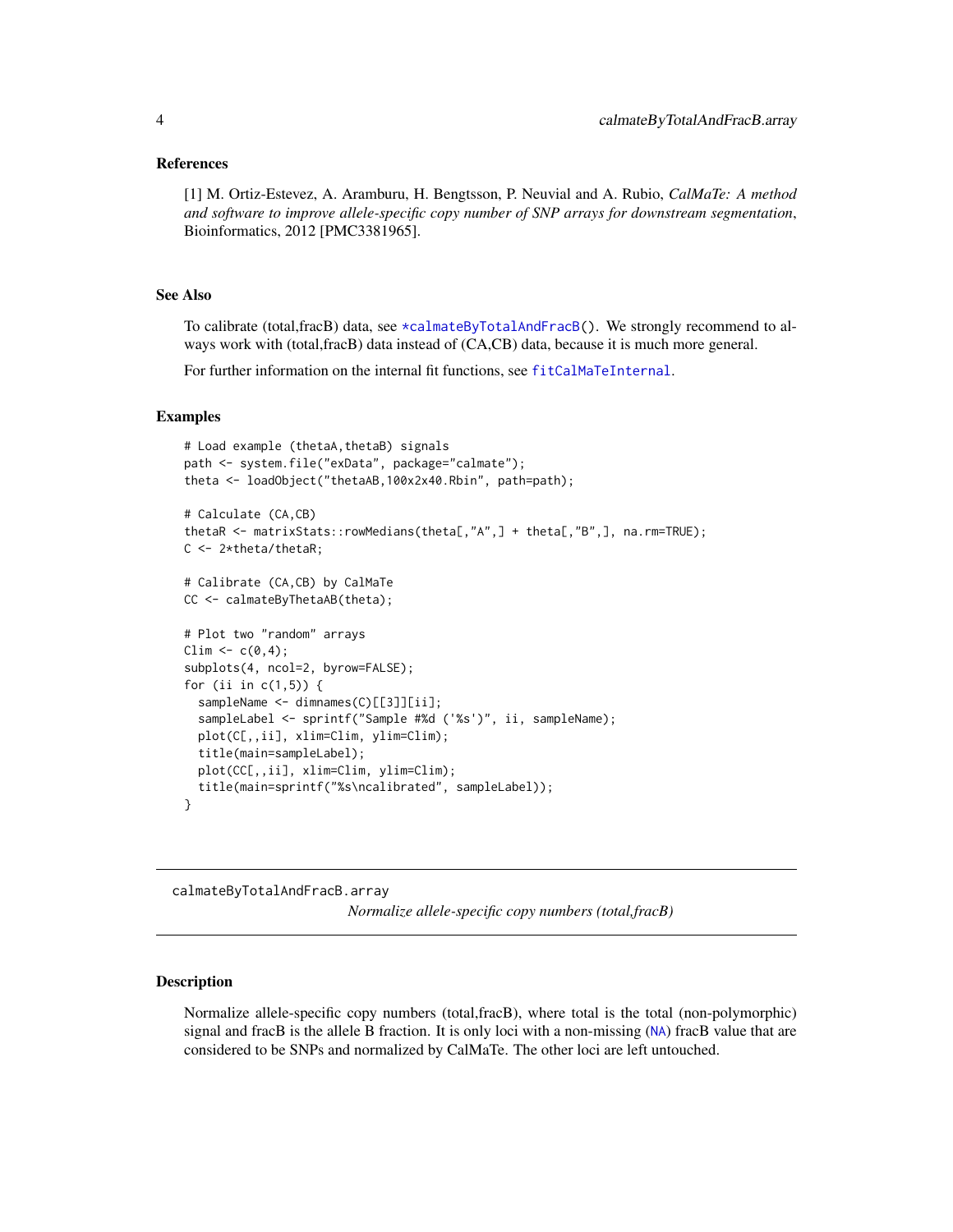#### <span id="page-4-0"></span>Usage

```
## S3 method for class 'array'
calmateByTotalAndFracB(data, references=NULL, ..., refAvgFcn=NULL, verbose=FALSE)
```
#### Arguments

| data       | An $Jx2xI$ numeric array, where $J$ is the number of loci, 2 is total and frac $B$ (in<br>that order, if unnamed), and I is the number of samples.                                                                                                                                                                                                                                           |
|------------|----------------------------------------------------------------------------------------------------------------------------------------------------------------------------------------------------------------------------------------------------------------------------------------------------------------------------------------------------------------------------------------------|
| references | A logical or numeric vector specifying which samples should be used as the<br>reference set. By default, all samples are considered. If not NULL at least 3<br>samples.                                                                                                                                                                                                                      |
| $\cdots$   | Additional arguments passed to $\star$ calmateByThetaAB().                                                                                                                                                                                                                                                                                                                                   |
| refAvgFcn  | (optional) A function that takes a JxI numeric matrix an argument na. rm and<br>returns a numeric vector of length J. It should calculate some type of average<br>for each of the J rows, e.g. row Medians. If specified, then the total copy numbers<br>of the calibrated ASCNs are standardized toward (twice) the average of the total<br>copy numbers of the calibrated reference ASCNs. |
| verbose    | See Verbose.                                                                                                                                                                                                                                                                                                                                                                                 |

#### Value

Returns an Jx2xI [numeric](#page-0-0) [array](#page-0-0) with the same dimension names as argument data.

#### References

[1] M. Ortiz-Estevez, A. Aramburu, H. Bengtsson, P. Neuvial and A. Rubio, *CalMaTe: A method and software to improve allele-specific copy number of SNP arrays for downstream segmentation*, Bioinformatics, 2012 [PMC3381965].

#### See Also

To calibrate (thetaA,thetaB) or (CA,CB) signals, see [\\*calmateByThetaAB\(](#page-0-0)).

#### Examples

```
# Load example (thetaA,thetaB) signals
path <- system.file("exData", package="calmate");
theta <- loadObject("thetaAB,100x2x40.Rbin", path=path);
# Transform to (total,fracB) signals
data <- thetaAB2TotalAndFracB(theta);
# Calibrate (total,fracB) by CalMaTe
dataC <- calmateByTotalAndFracB(data);
# Calculate copy-number ratios
theta <- data[,"total",];
```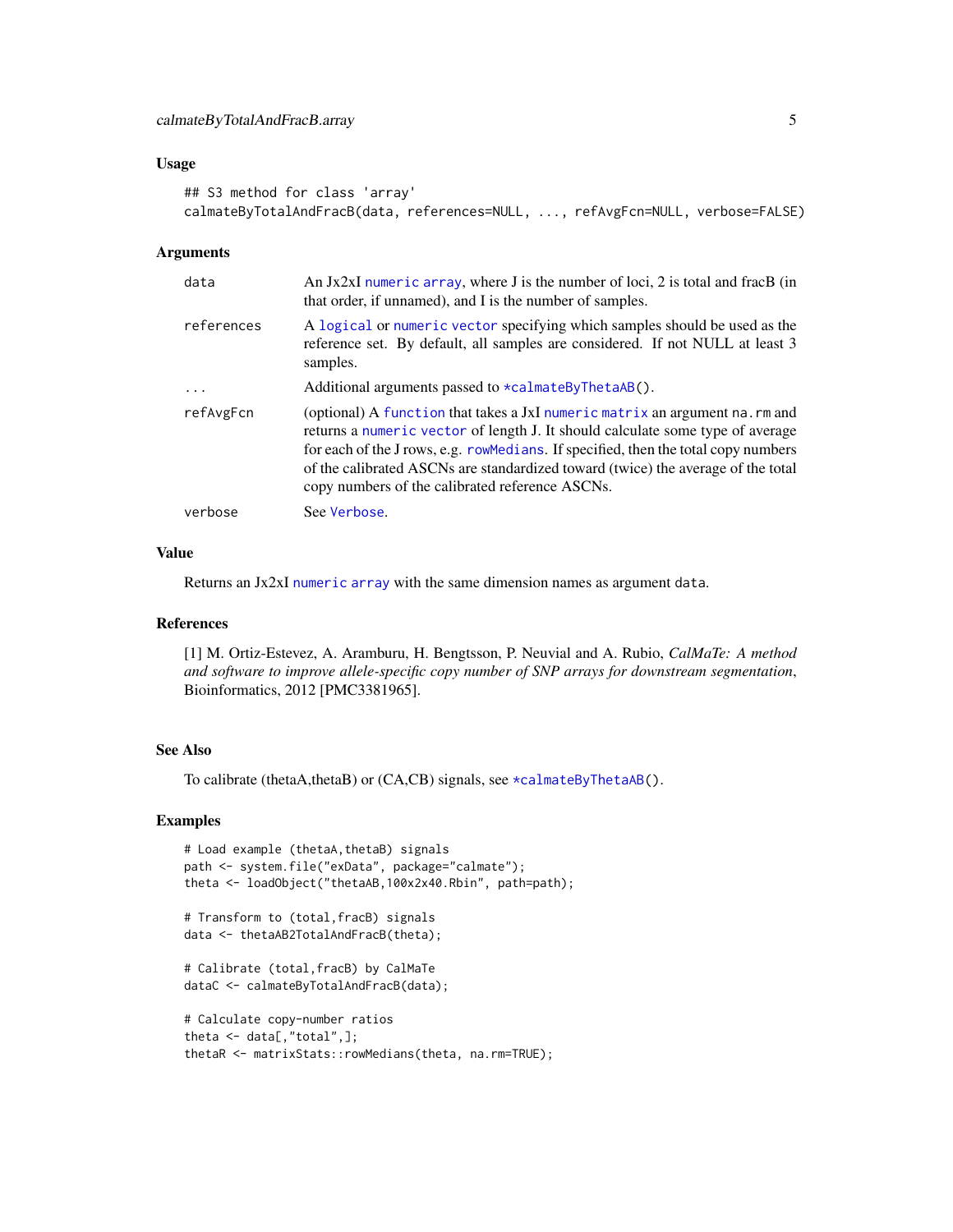```
data[,"total",] <- 2*theta/thetaR;
# Plot two "random" arrays
Clim <- c(0,4);Blim <- c(0,1);subplots(4, ncol=2, byrow=FALSE);
for (ii in c(1,5)) {
  sampleName <- dimnames(data)[[3]][ii];
  sampleLabel <- sprintf("Sample #%d ('%s')", ii, sampleName);
  plot(data[,,ii], xlim=Clim, ylim=Blim);
  title(main=sampleLabel);
  plot(dataC[,,ii], xlim=Clim, ylim=Blim);
  title(main=sprintf("%s\ncalibrated", sampleLabel));
}
# Assert that it also works with a single unit
dummy <- calmateByTotalAndFracB(data[1,,,drop=FALSE]);
stopifnot(length(dim(dummy)) == 3);
```
<span id="page-5-1"></span>CalMaTeCalibration *The CalMaTeCalibration class*

#### Description

Package: calmate Class CalMaTeCalibration

[Object](#page-0-0) ~~| ~~+-[-ParametersInterface](#page-0-0)  $~\sim$   $~\sim$   $~\sim$   $~\sim$   $~\sim$   $~\sim$   $~\sim$ ~~~~~~~+--CalMaTeCalibration

#### Directly known subclasses:

public static class CalMaTeCalibration extends [ParametersInterface](#page-0-0)

This class represents the CalMaTe method [1], which corrects for SNP effects in allele-specific copy-number estimates (ASCNs).

#### Usage

```
CalMaTeCalibration(data=NULL, tags="*", references=NULL, flavor=c("v2", "v1"), ...)
```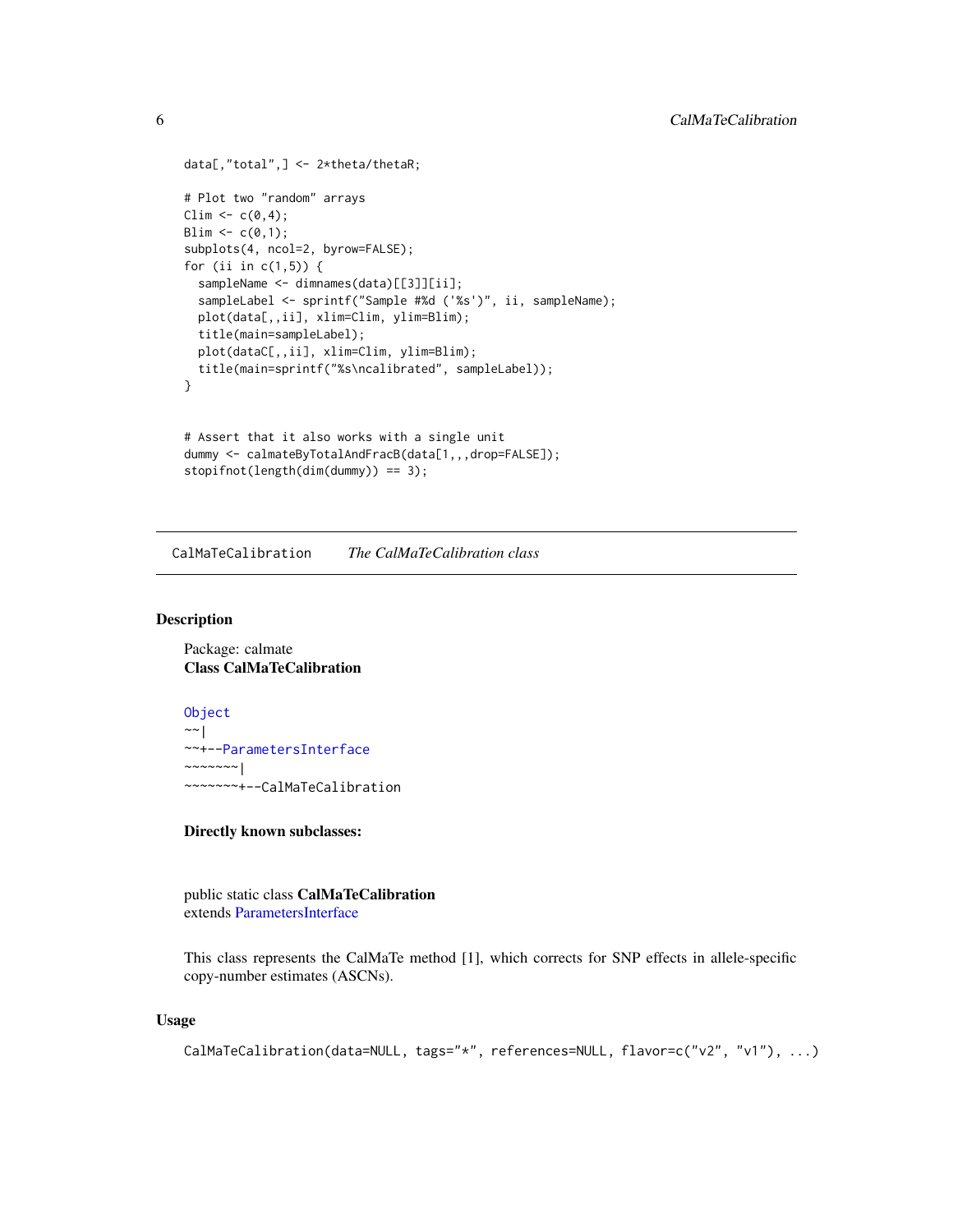#### <span id="page-6-0"></span>CalMaTeCalibration 7

#### Arguments

| data       | A named list with data set named "total" and "fracB" where the former<br>should be of class AromaUnitTotalCnBinarySet and the latter of class AromaUnitFracBCnBinarySet.<br>The two data sets must be for the same chip type, have the same number of sam-<br>ples and the same sample names. |
|------------|-----------------------------------------------------------------------------------------------------------------------------------------------------------------------------------------------------------------------------------------------------------------------------------------------|
| tags       | Tags added to the output data sets.                                                                                                                                                                                                                                                           |
| references | An optional numeric vector specifying which samples should be as reference<br>samples for estimating the model parameters. If NULL, all samples are used.                                                                                                                                     |
| flavor     | A character string specifying which flavor of the CalMaTe algorithm to use<br>for fitting the model. See fitCalMaTeInternal for details.                                                                                                                                                      |
| $\ddotsc$  | Additional arguments passed to calmateByTotalAndFracB().                                                                                                                                                                                                                                      |

#### Fields and Methods

#### Methods:

| findUnitsTodo     |  |
|-------------------|--|
| getDataSets       |  |
| getFullName       |  |
| getName           |  |
| getOutputDataSets |  |
| getPath           |  |
| getReferences     |  |
| getRootPath       |  |
| getTags           |  |
| nbrOfFiles        |  |
| process           |  |
| setTags           |  |
|                   |  |

#### Methods inherited from ParametersInterface:

getParameterSets, getParameters, getParametersAsString

#### Methods inherited from Object:

\$, \$<-, [[, [[<-, as.character, attach, attachLocally, clearCache, clearLookupCache, clone, detach, equals, extend, finalize, getEnvironment, getFieldModifier, getFieldModifiers, getFields, getInstantiationTime, getStaticInstance, hasField, hashCode, ll, load, objectSize, print, save, asThis

#### Reference samples

In order to estimate the calibration parameters, the model assumes that, for any given SNP, there are a majority of samples that are diploid at that SNP. Note that it does not have to be the same set of samples for all SNPs.

By using argument references, it is possible so specify which samples should be used when estimating the calibration parameters. This is useful when for instance there are several tumor samples with unknown properties as well as a set of normal samples that can be assumed to be diploid.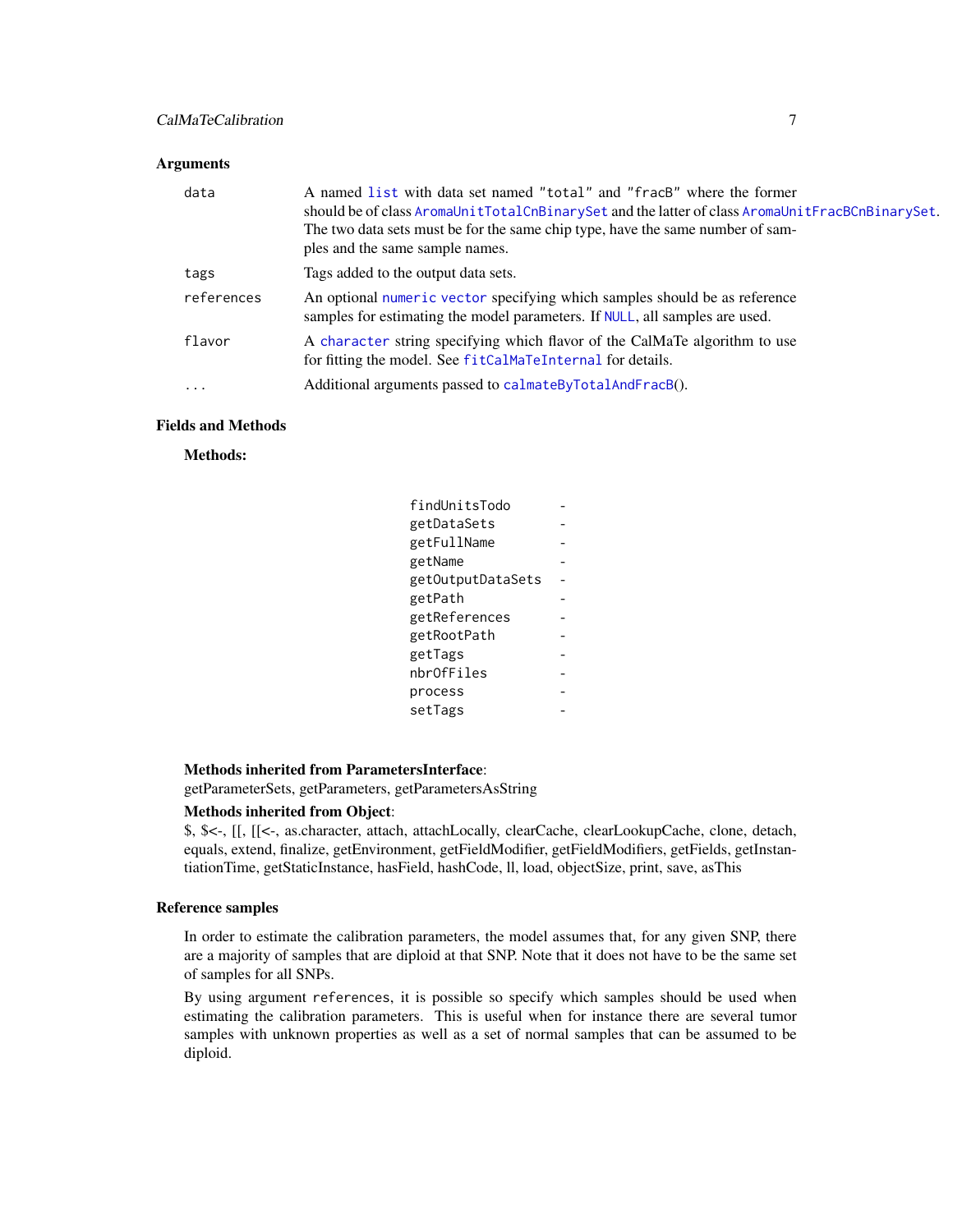<span id="page-7-0"></span>Theoretical, a minimum of three reference samples are needed in order for the model to be identifiable. If less, an error is thrown. However, in practice more reference samples should be used, that is, in the order of at least 6-10 reference samples with a diverse set of genotypes.

#### Flavors

For backward compatibility, we try to keep all major versions of the CalMaTe algorithm available. Older versions can be used by specifying argument flavor. For more information about the different flavors, see [fitCalMaTeInternal](#page-0-0).

#### References

[1] M. Ortiz-Estevez, A. Aramburu, H. Bengtsson, P. Neuvial and A. Rubio, *CalMaTe: A method and software to improve allele-specific copy number of SNP arrays for downstream segmentation*, Bioinformatics, 2012 [PMC3381965].

#### See Also

Low-level versions of the CalMaTe method is available via the [calmateByThetaAB](#page-2-1)() and [calmateByTotalAndFracB](#page-3-1)() methods.

For further information on the internal fit functions, see [fitCalMaTeInternal](#page-0-0).

#### Examples

```
## Not run:
# - - - - - - - - - - - - - - - - - - - - - - - - - - - - - - - - - - - -
# CRMAv2 - Preprocess raw Affymetrix data
# - - - - - - - - - - - - - - - - - - - - - - - - - - - - - - - - - - - -
library("aroma.affymetrix"); # Needed for CRMAv2
dataSet <- "Affymetrix_2006-TumorNormal";
chipType <- "Mapping250K_Nsp";
dsList <- doCRMAv2(dataSet, chipType=chipType, combineAlleles=FALSE,
                                             plm="RmaCnPlm", verbose=-10);
print(dsList);
# - - - - - - - - - - - - - - - - - - - - - - - - - - - - - - - - - - - -
# CalMaTe - Post-calibration of ASCNs estimates
# - - - - - - - - - - - - - - - - - - - - - - - - - - - - - - - - - - - -
asn <- CalMaTeCalibration(dsList);
print(asn);
# For speed issues, we will here only process loci on Chromosome 17.
chr < -17;
ugp <- getAromaUgpFile(dsList$total);
units <- getUnitsOnChromosome(ugp, chr);
dsNList <- process(asn, units=units, verbose=verbose);
print(dsNList);
```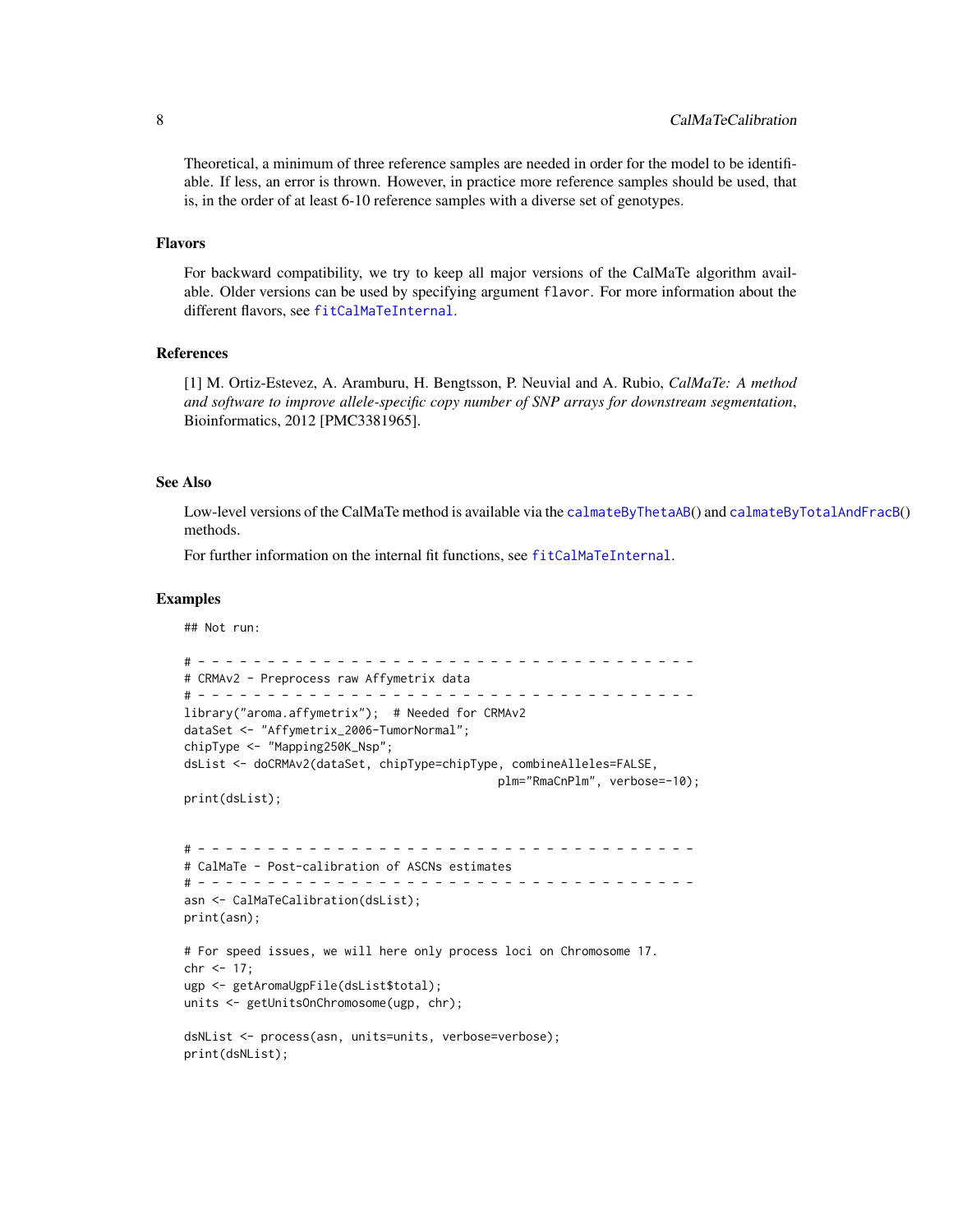```
# - - - - - - - - - - - - - - - - - - - - - - - - - - - - - - - - - - - -
# Plot allele B fractions (before and after)
# - - - - - - - - - - - - - - - - - - - - - - - - - - - - - - - - - - - -
# Sample #1 and Chromosome 17
ii \leq 1;
# Extract raw (TCN,BAF)
df <- getFile(dsList$total, ii);
dfR <- getAverageFile(dsList$total, verbose=verbose);
gamma <- extractRawCopyNumbers(df, logBase=NULL, chromosome=chr);
gammaR <- extractRawCopyNumbers(dfR, logBase=NULL, chromosome=chr);
gamma <- 2*divideBy(gamma, gammaR);
df <- getFile(dsList$fracB, ii);
beta <- extractRawAlleleBFractions(df, chromosome=chr);
# Extract calibrated (TCN,BAF)
dfN <- getFile(dsNList$fracB, ii);
betaN <- extractRawAlleleBFractions(dfN, chromosome=chr);
dfN <- getFile(dsNList$total, ii);
gammaN <- extractRawCopyNumbers(dfN, logBase=NULL, chromosome=chr);
# Plot
subplots(4, ncol=2, byrow=FALSE);
plot(beta);
title(sprintf("%s", getName(beta)));
plot(gamma);
plot(betaN);
title(sprintf("%s (CalMaTe)", getName(betaN)));
plot(gammaN);
```

```
## End(Not run)
```